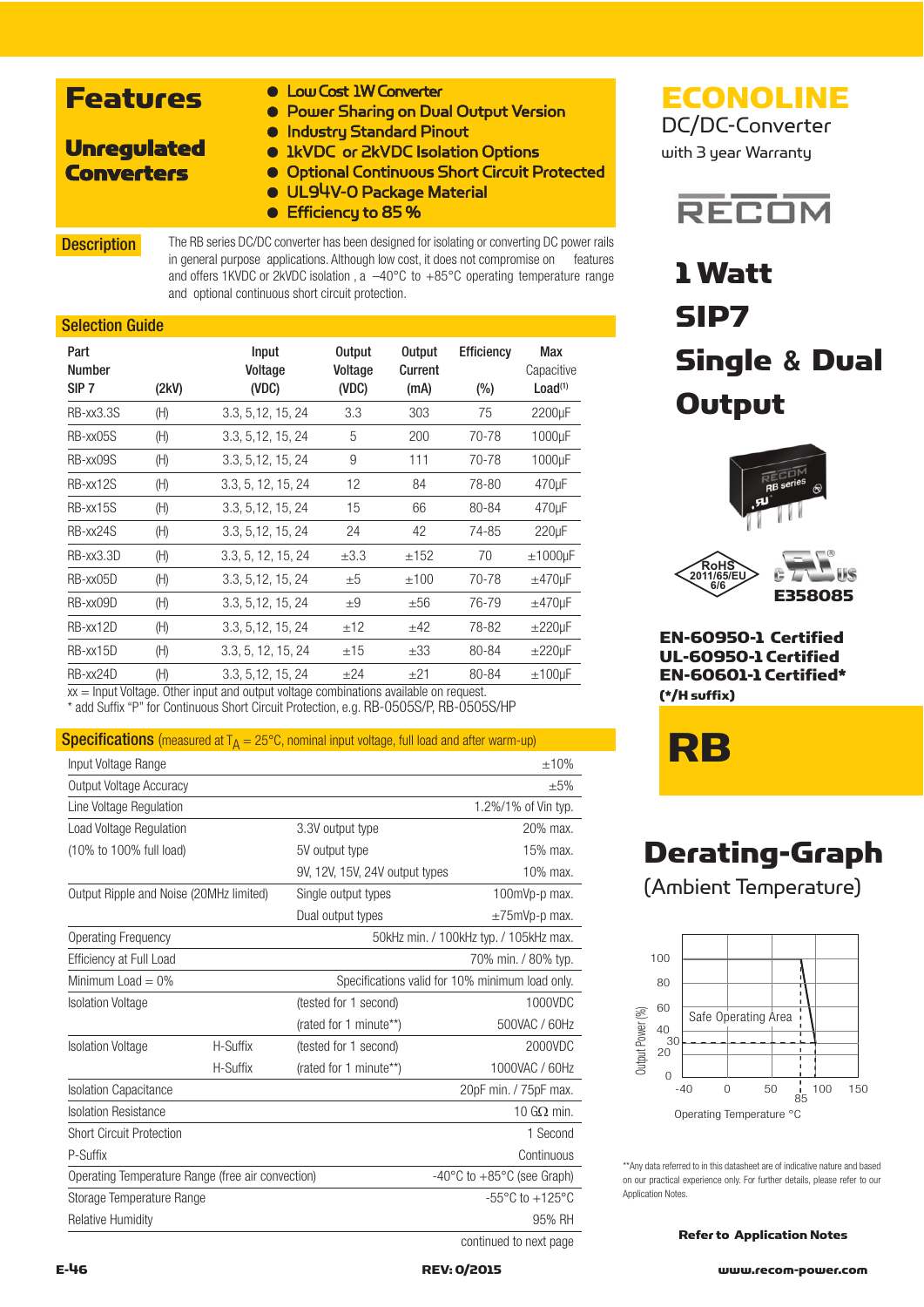# ECONOLINE

### DC/DC-Converter

# RB Series

#### **Specifications** (measured at  $T_A = 25^{\circ}$ C, nominal input voltage, full load and after warm-up)

| Package Weight                                       |                     |                | 2.2g                     |
|------------------------------------------------------|---------------------|----------------|--------------------------|
| Packing Quantity                                     |                     |                | 25 pcs per Tube          |
| MTBF $(+25^{\circ}C)$<br>Detailed Information see    | using MIL-HDBK 217F |                | 1012 x $103$ hours       |
| Application Notes chapter "MTBF"<br>$(+85^{\circ}C)$ | using MIL-HDBK 217F |                | 151 x $103$ hours        |
| Certifications                                       |                     |                |                          |
| CB Test Report                                       |                     | Report: E22406 | IEC 60950-1:2005 2nd Ed. |

UL General Safety **Contract Contract Contract Contract Contract Contract Contract Contract Contract Contract Contract Contract Contract Contract Contract Contract Contract Contract Contract Contract Contract Contract Contr** 

EN General Safety **Entitled Safety** Report: SPCLVD1109103 EN60950-1:2006 + A12:2011

EN Medical Safety **EXEC/EN 60601-1** 3rd Report: MDD1112018 + RM1112018 **IEC/EN 60601-1** 3rd

#### Typical Characteristics - Single Output

Efficie e<br>101 %

=<br>111cie e<br>10y %

 $\Omega$ 

 $-10.000$ 

 $-5.000$ 

 $0.000$ 5.000 10.000 15.000 20.000 25,000

Deviation from Nominal (%) viation from Nominal (%)  $40$ 

 $60$ 80

 $20$ 

0% 20% 40% 60% 80% 100%

 $1212$ 

20% 40% 60% 80%

0% 20% 40% 60% 80% 100%

20% 40% 60% 80%

Total Output current (%)

 $3.312$ 

Total Output current (%)

0512

Deviation / Load

100

 $-10,000$ 

 $-5.000$ 

 $0.000$ 5.000 10.000 15.000  $20.000$ 25,000

**Deviation from Nominal** viation from Nominal (%)

 $(\%)$ 

Efficiency / Loac

Total Output current (%)

 $21205$ 

 $\overline{0}$ 

Total Output current (%)

 $3.305$ 

Deviation / Load

 $3.305$ 

 $40$ 

60 80

20

 $10<sup>C</sup>$ 

**Efficie** ncy / Load



# 0% 20% 40% 60% 80% 100% 20% 40% 60% 80% 0% 20% 40% 60% 80% 100% 20% 40% 60% 80%  $-0509$ 1215 0515

**Efficie** e<br>2010  $\Omega$ 0% 20% 40% 60% 80% 100% 40 20% 40% 60% 80% 20 Total Output current (%)  $3.315$ 

0509

1209 3.309